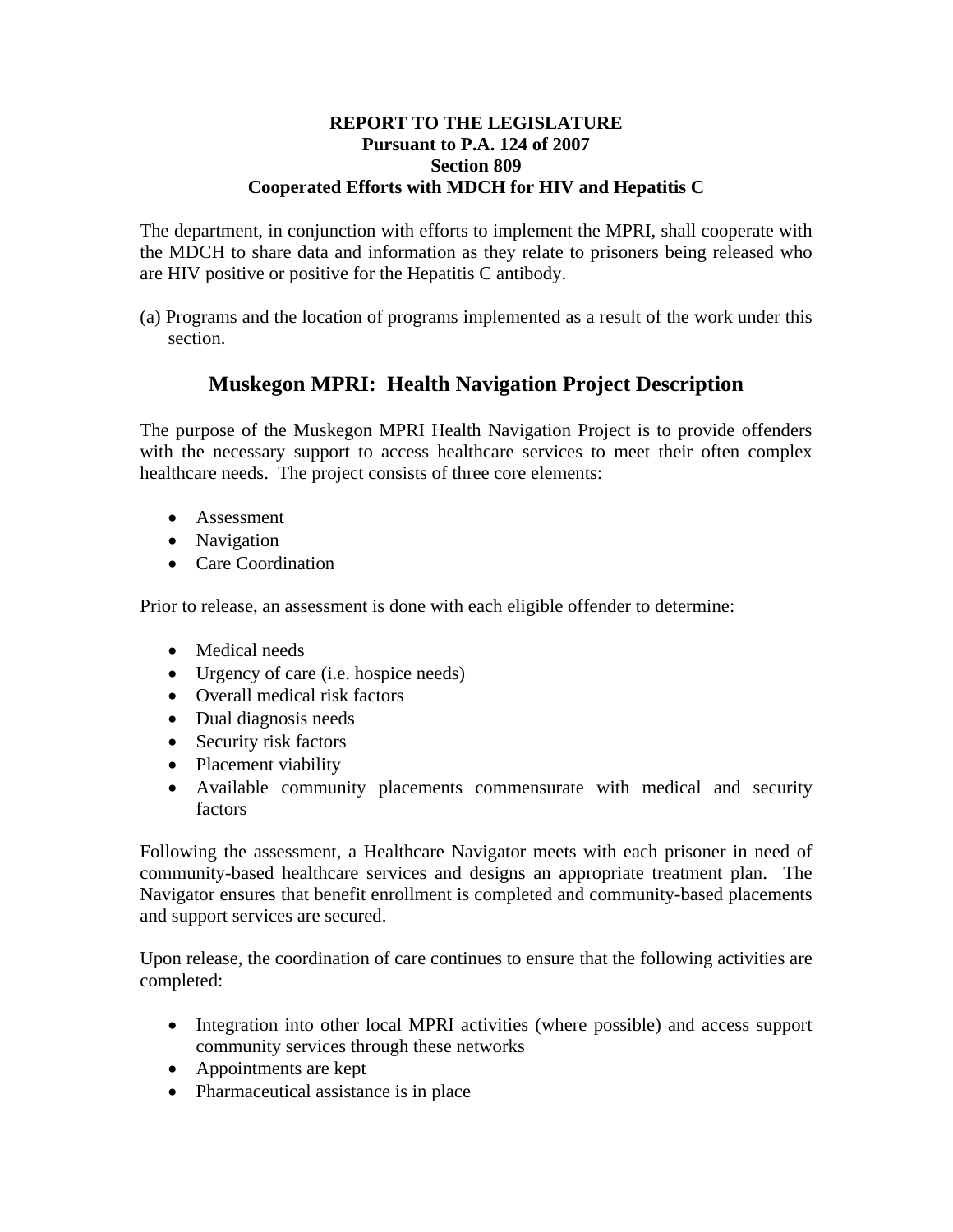- Other medical services are in place
- Link the parolee with faith-based organizations, where appropriate;
- Link the parolee with education programs for disease management, where medically indicated
- Meet with the parolee in their housing for a period to be determined by their placement to ensure that care is being adequately provided
- Link with parole staff
- (b) The programs' potential impact on the state budget.

 Due to the unknown variable associated with the pilot program, the potential budget impact is unable to be calculated.

(c) The number of prisoners released to the community by parole, discharge on the maximum sentence, or transfer to community residential placement who are HIV positive, positive for the Hepatitis C antibody, or both.

| <b>Summary of the Report</b> |     |
|------------------------------|-----|
| <b>Discharged</b>            | 62  |
| <b>Paroled</b>               | 446 |
| <b>CRP</b>                   |     |
| <b>Total</b>                 | 510 |

(d) The number of offenders successfully referred to the local public health department, by county, and the number of parolees participating in treatment for Hepatitis C, HIV, or both after 6 months in the community, by county.

For the above request, the Michigan Department of Corrections is only able to provide the data for the number of offenders successfully referred to the local public health department by county. The number of parolees participating in treatment after 6 months in the community would be tracked by the local public health department.

| <b>COUNTY</b>  | # |
|----------------|---|
| Allegan        | 1 |
| Antrim         | 3 |
| Barry          | 1 |
| Bay            | 1 |
| <b>Berrien</b> | 7 |
| Calhoun        | 5 |
| Cass           | 1 |
| Charlevoix     |   |
| Cheboygan      |   |
| Chippewa       |   |
| Crawford       |   |
| Dickinson      |   |